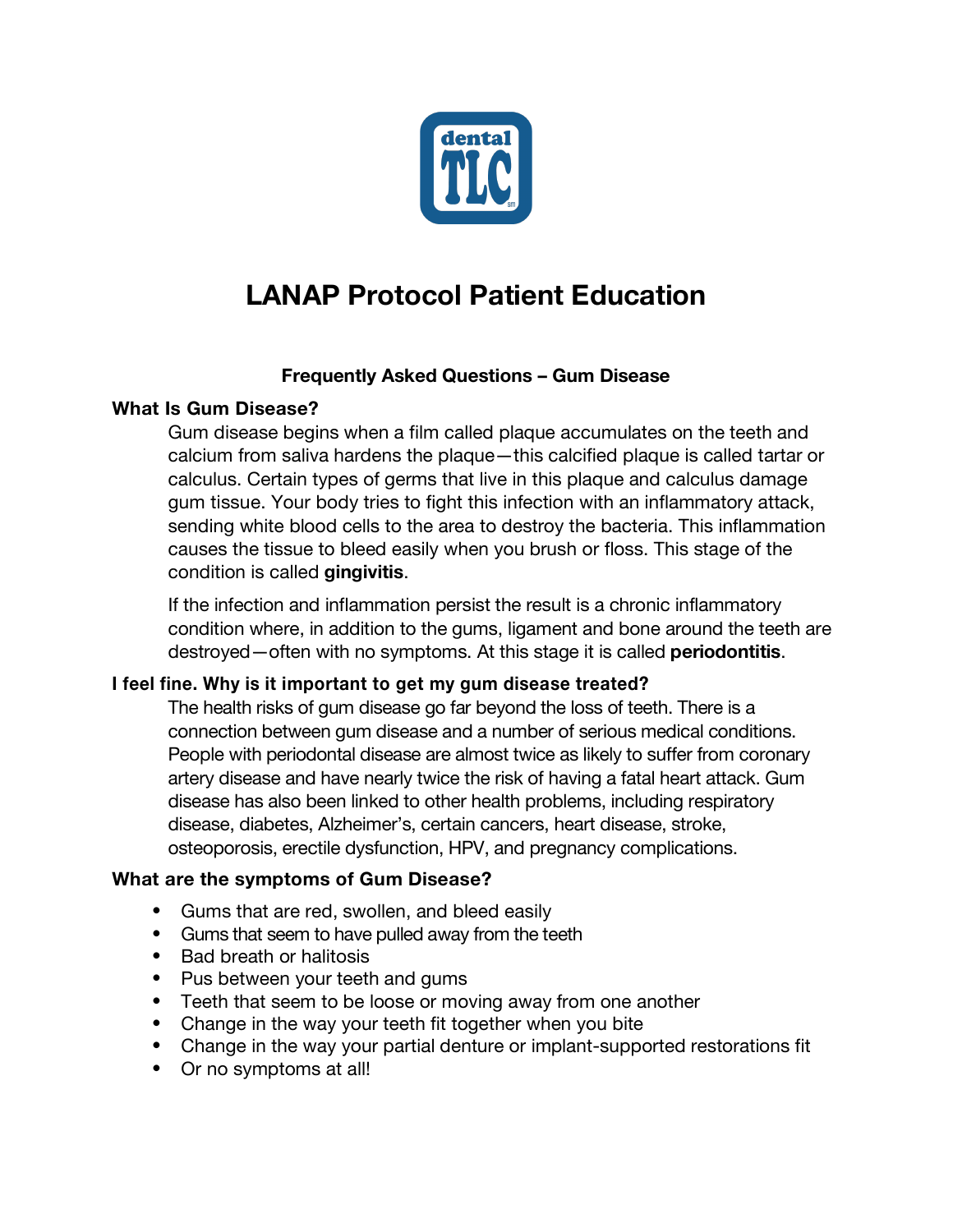## **Does it hurt?**

Although the procedure itself can be virtually painless, we may anesthetize the area for the patient's comfort. In this way we can precisely direct the laser for treatment. Post-procedure discomfort is typically minimal and of short duration.

## **What Are the Risk Factors for Gum Disease?**

Well known risk factors for periodontitis include genetics, stress, avoiding the dentist, no brushing or flossing, and some medical conditions. Smokers are significantly more likely to develop gum disease than non-smokers.

# **Frequently Asked Questions – the LANAP® protocol**

#### **What is the LANAP® protocol?**

The LANAP protocol is a laser-based treatment for gum disease, that uses a very specific laser that targets the bacteria that causes gum disease. Fear of periodontal treatment is greatly reduced when patients find out no scalpel or sutures will be used. Patient friendly laser treatment gets patients to agree to the treatment they need and continue with the follow-up care that is prescribed. The LANAP protocol is the only surgical laser gum disease treatment that is FDA-cleared and supported with histological studies and clinical results.

Our office is one of the first in the area to offer the LANAP protocol for the treatment of gum disease/ periodontitis.

#### **How does it work?**

Tartar, associated with inflamed and bleeding gums, is removed from the root surface of the tooth using an ultrasonic scaler and small instruments.

Then, a small amount of light energy from a laser is directed through a tiny fiber, which is gently placed between the gum and tooth. This light energy removes a tiny amount of diseased tissue and aids in reducing the bacteria associated with the disease. After the area is thoroughly cleaned, the body can heal the area naturally.

#### **Does it hurt?**

Although the procedure itself can be virtually painless, we may anesthetize the area for the patient's comfort. In this way we can precisely direct the laser for treatment. Post-procedure discomfort is typically minimal and of short duration.

#### **How long does it take?**

Initial treatment is focused on scaling and the use of small instruments to remove the tartar. Then, the laser portion of the treatment is performed and normally only takes a few minutes. Depending on the severity of the patient's periodontal disease, treatment may be accomplished in one office visit or in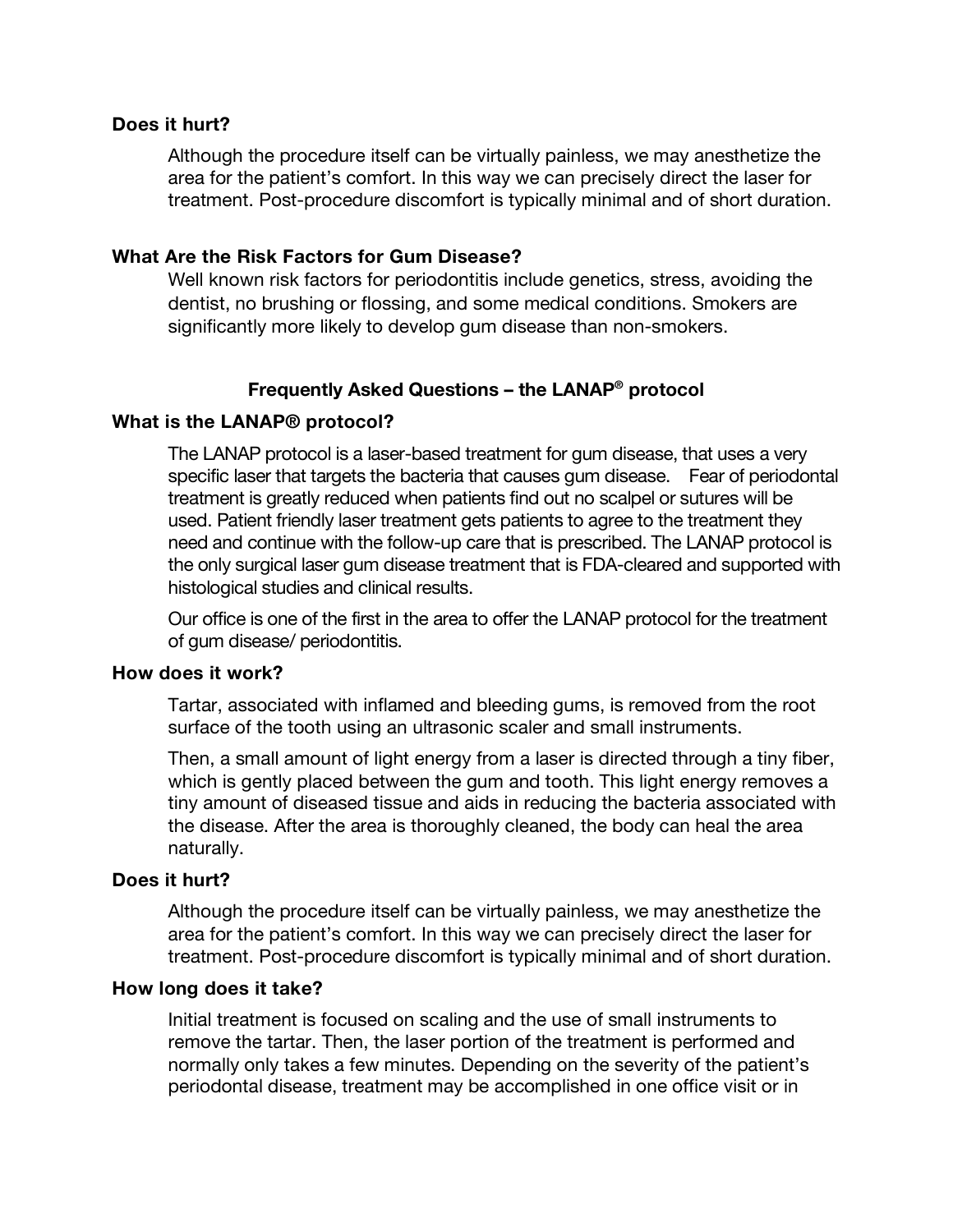multiple visits. The estimated treatment time is reviewed with patients when we discuss their treatment plan.

#### **Does this treatment cost more than traditional gum surgery?**

There are many factors which may affect the cost, such as the severity of the periodontal disease, and how many teeth are involved. Patients should discuss their payment options and costs with the dental office personnel.

The dramatically increased comfort for our patients made the new system attractive to our office. We do encourage patients to take care of the need now to reduce further damage to their gums, teeth and bone.

# **What to Expect: Your LANAP Surgery**

LANAPperiodontal surgery is a full-mouth procedure usually completed in two 2 hour visits. We complete one side of the mouth during the first visit and complete the other side on the second visit. Surgeries are usually scheduled within one week of one another. It is common to quickly return to work or other activities.

# **What to Expect: The First Few Days**

You may experience mild aching, throbbing, and soreness of the treated areas for the first couple days—this can be helped with mild pain medications. The tissue around the teeth may appear discolored. Your bite may feel slightly different, but the teeth will adapt. You cannot brush or floss for the first 7-10 days after treatment, and you will need to follow a liquid or mushy diet. Smoking decreases results for all gum treatments, including LANAP.

# **What to Expect: Follow-up Care**

As the gums heal, the teeth will shift, and your bite will need to be adjusted several times over the coming months. Splints may be fabricated to stabilize and immobilize the teeth. It is important that you wear these splints as instructed to promote healing. Expect to have your teeth professionally cleaned every three months for at least the first year, and then as recommended by your dentist.

# **Who is a candidate for LANAP laser surgery?**

Patients with moderate-to-severe gum disease can especially benefit from the LANAP protocol. The LANAP protocol is also an excellent treatment option for patients who are fearful of conventional scalpel surgery and patients taking certain medications, such as blood thinners. With the LANAP protocol, patients do not have to stop taking any medications.